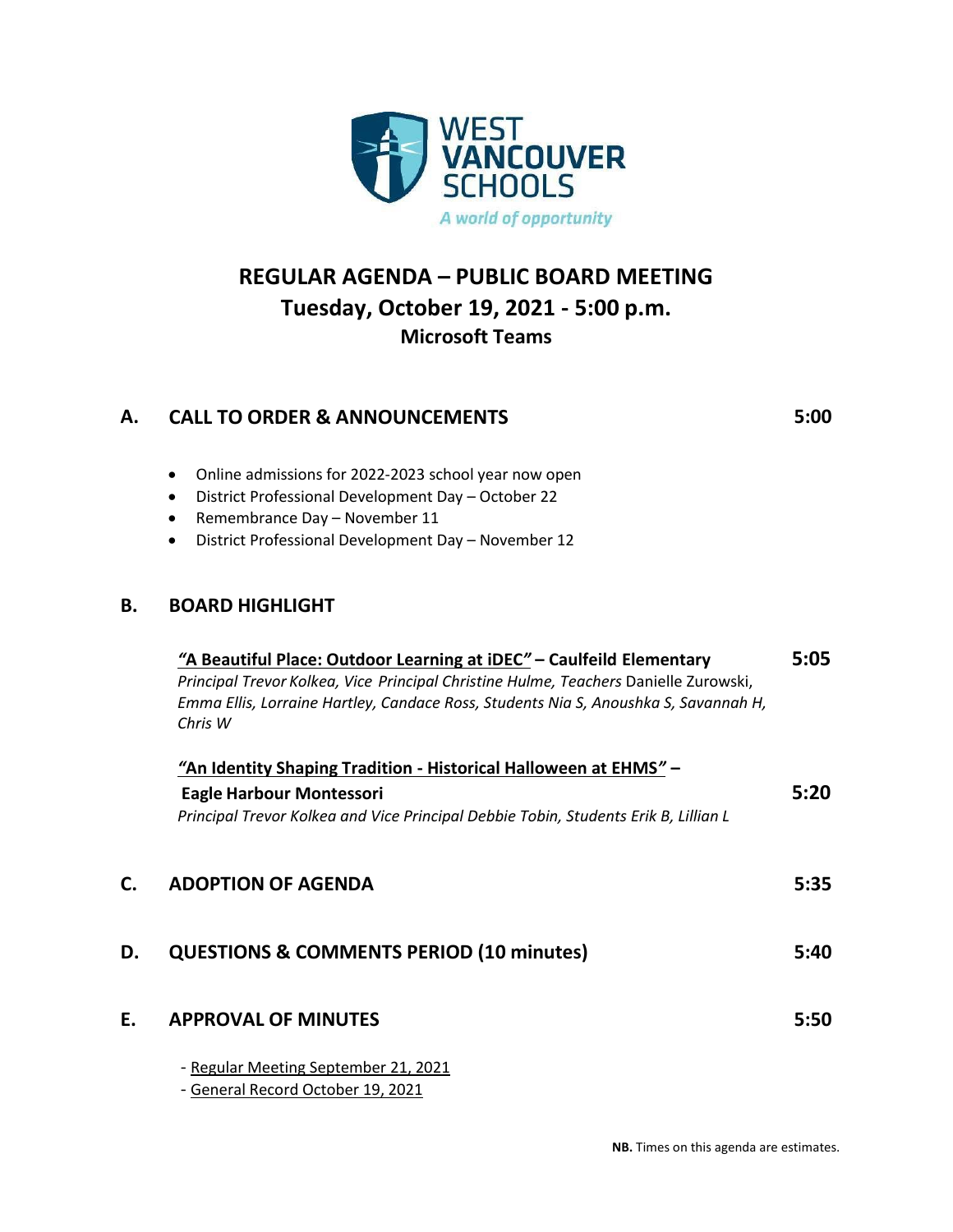| F. | <b>BUSINESS ARISING FROM THE MINUTES</b>                                                                                                                                                            | 5:55 |
|----|-----------------------------------------------------------------------------------------------------------------------------------------------------------------------------------------------------|------|
| G. | <b>BOARD BUSINESS</b>                                                                                                                                                                               |      |
|    | 1. Framework for Enhanced Student Learning<br>Ian Kennedy and Liz Hill, Director of Instruction                                                                                                     | 6:00 |
|    | 2. 1701 Update<br>Sean Nosek, Associate Superintendent                                                                                                                                              | 6:20 |
|    | 3. BCSTA Provincial Council<br>Sheelah Donahue, Trustee                                                                                                                                             | 6:35 |
| Η. | <b>COMMITTEE REPORTS</b>                                                                                                                                                                            |      |
|    | 1. HR Committee Meeting - September 28, 2021<br>- HR Team<br>- Preliminary Enrolment 2021-22<br>- Recruitment<br>- Wellness / Health & Safety<br>- Professional Development<br>- Teacher Bargaining | 6:45 |
|    | 2. Finance + Facilities Committee Meeting - October 12, 2021<br>- Long Range Facilities Plan<br>- Summer Project Update                                                                             | 6:50 |
| I. | <b>CORRESPONDENCE</b>                                                                                                                                                                               |      |
|    | A list of board correspondence is posted online                                                                                                                                                     |      |
| J. | <b>TRUSTEE MEETINGS &amp; EVENTS</b>                                                                                                                                                                | 6:55 |